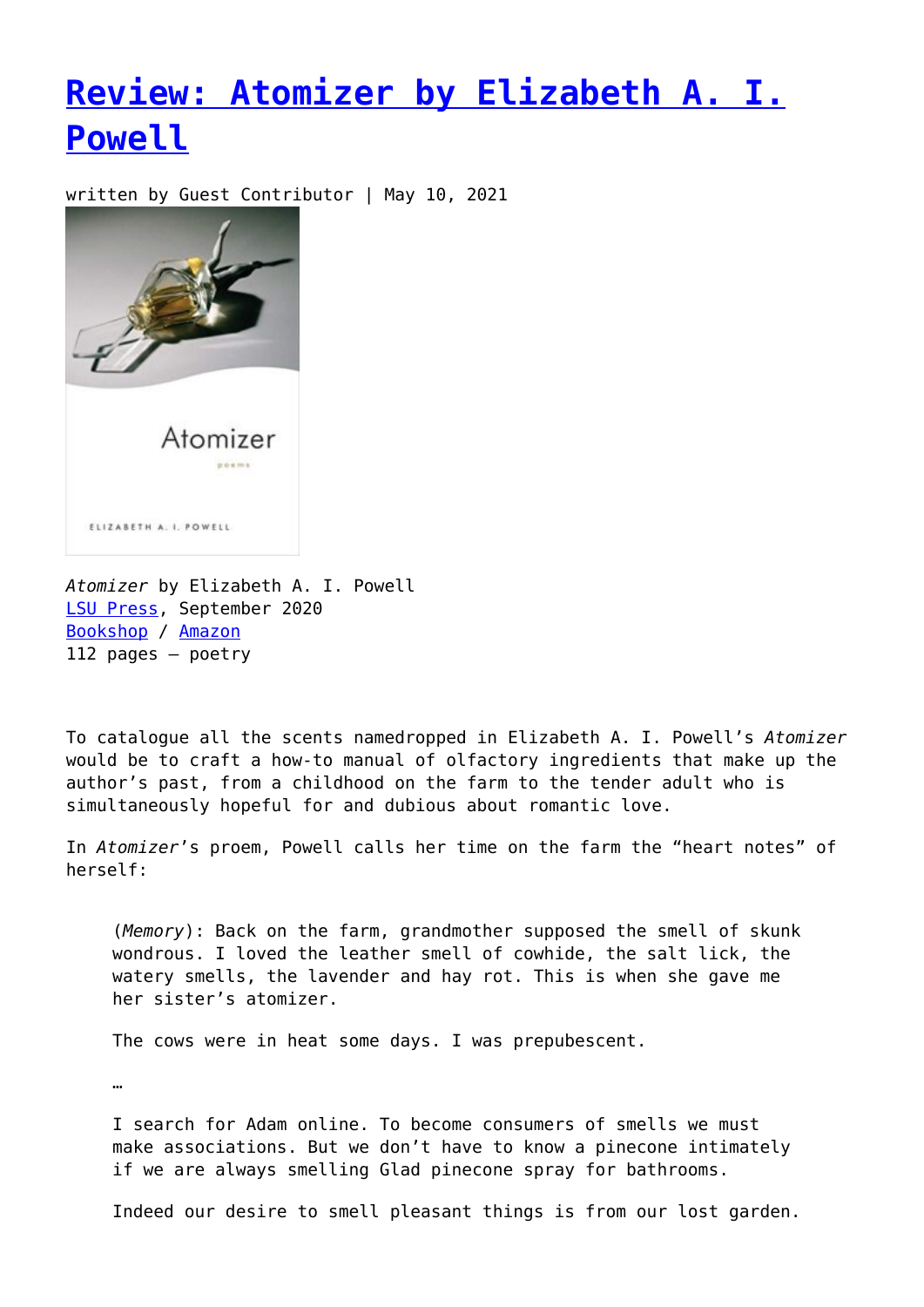The heart of the scent: I have loved men who have hated women.

Even in this youthful biography, Powell hints at the maturity to come and the puzzle of pregnancy, culminating in the heartbreaking oxymoron of loving a horrible man.

She revisits the prologue to adulthood, where she plants the seeds of growing up, throughout *Atomizer*. In "When the Insemination Man Comes to the Farm," Powell writes, "I'm young; I don't understand; I hide behind hay bales/with the heifers; and we start to grow up." She describes the insemination process, which is clinical, and parallels it with a clinical view of a human's pregnancy, too, with all the biological effects but none of the ensuing relationships: "I am always pregnant and lactating/in my imagination."

In general society, so many stories of pregnancy are romanticized, with a focus more on the blessing of it all, less on the biology and mechanics. But Powell focuses on those stories that aren't so rosy and heaven-scented. In "Killing Rabbits," she gives a brief history of pregnancy tests: "They used to inject women's urine into rabbits to see if the rabbit's ovaries changed. *Yes*, meant pregnant. Either way *the rabbit died*, but the term came to mean: *you are pregnant*." In "The Book of Sires," she revisits the cow pens again, comparing insemination with the search for a mate. Consider:

In reality it was a semen catalogue a print precursor to online dating, but for cows.

And

I found him, online displayed as if in a "Book of Sires." I was in heat.

The contrast is uncomfortable, unexpected and, frankly, funny (in that *It feels wrong to laugh, but I'm going to just go with it* sort of way).

The personal details in *Atomizer* make it read nearly as a memoir, and Powell relies on a variety of poetic forms to tell her story, including narrative storytelling. The poem "Cinema Verité," for example, is broken into scenes like a play. The characters are only ever called "he" and "she." It's unclear if the characters in each scene are the same, or if Powell is telling us a variety unhappy-relationship stories. Are these fictional characters? Or is one Powell? Are they all Powell? Or pieces of Powell? In the end, the *who* doesn't matter: It's the *what*, the *why*, and the *how* that's important.

What unites the various narratives in "Cinema Verité," in addition to the themes, is what connects the piece to the book itself: the use of scent to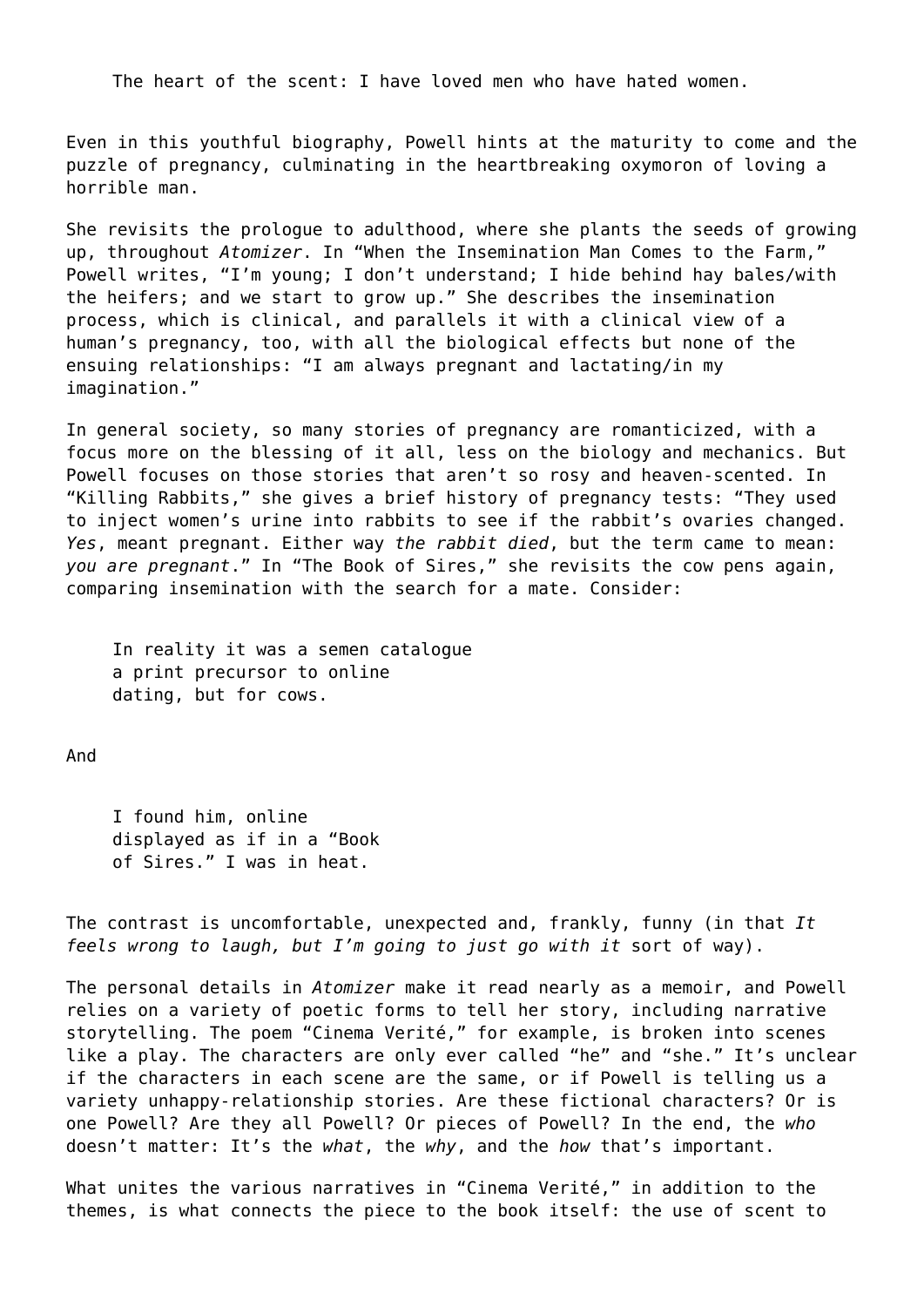convey meaning, tone and atmosphere. In Scene 1, "he liked his wife after the party smelling of toothpaste and anti-aging serum …" In Scene 4, "She no longer even realized when men looked at her, until she saw him. He must be the new guy, she thought, his sweaty coveralls in the greasy light, a patchouli and oil-rigged smell gurgling from him."

Powell also includes a few ars poeticas in her book. These examinations into the role of the poet fit neatly with the poet's search for her own meaning. The truest poem in this form can be found in "Stalking Me Onomatopoetically," in which the poem is personified, an actual person with whom the narrator can interact: "I sought a restraining order against the sociopathic/poem that kept pounding on the door of my mind at four a.m." The poem "smelled of Paco Rabanne" and told the narrator, "I looked fat/in my Lord & Taylor dress. So I bit the poem's ear,/again and again." Taken at face value, the poem in the piece is the nagging idea that insists on being written, even though the poet is in bed. However, the poem can also be read as a metaphor for a cruddy or even abusive relationship. "On therapeutic advice I sought the restraining order/against the poem because it couldn't contain itself, pushed me/down with a conceit stronger than my fragile couplets(.)"

A poem titled "Ars Poetica," meanwhile, is not actually a traditional ars poetica. With a different title, in fact, the term likely would not cross the reader's mind, as the poem is a narrative about a time when the poet's mother washed her mouth out with soap. But an ars poetica is, at its heart, the effort of a poet to understand why she writes about the topics she chooses, to study the form and its cause and, in turn, puzzle out the effect. As Powell includes in her book's epigraph, "I, a universe of atoms, an atom in the universe. –Richard P. Feynman." There's the atom's connection to the atomizer, yes, but also another nod to ars poetica. Writes Powell in the poem, "the words my mother found/horrid, disrespectful, utterances I loved/and let loose, becoming bubbles/floating out my mouth/in punishment, the lather bubbling up/my nasty sentiments: how I loved the world so hard I hated it … my mother tried to make me say it *nicely*. I couldn't."

*Atomizer* is not about saying it nicely. It's about saying it honestly.